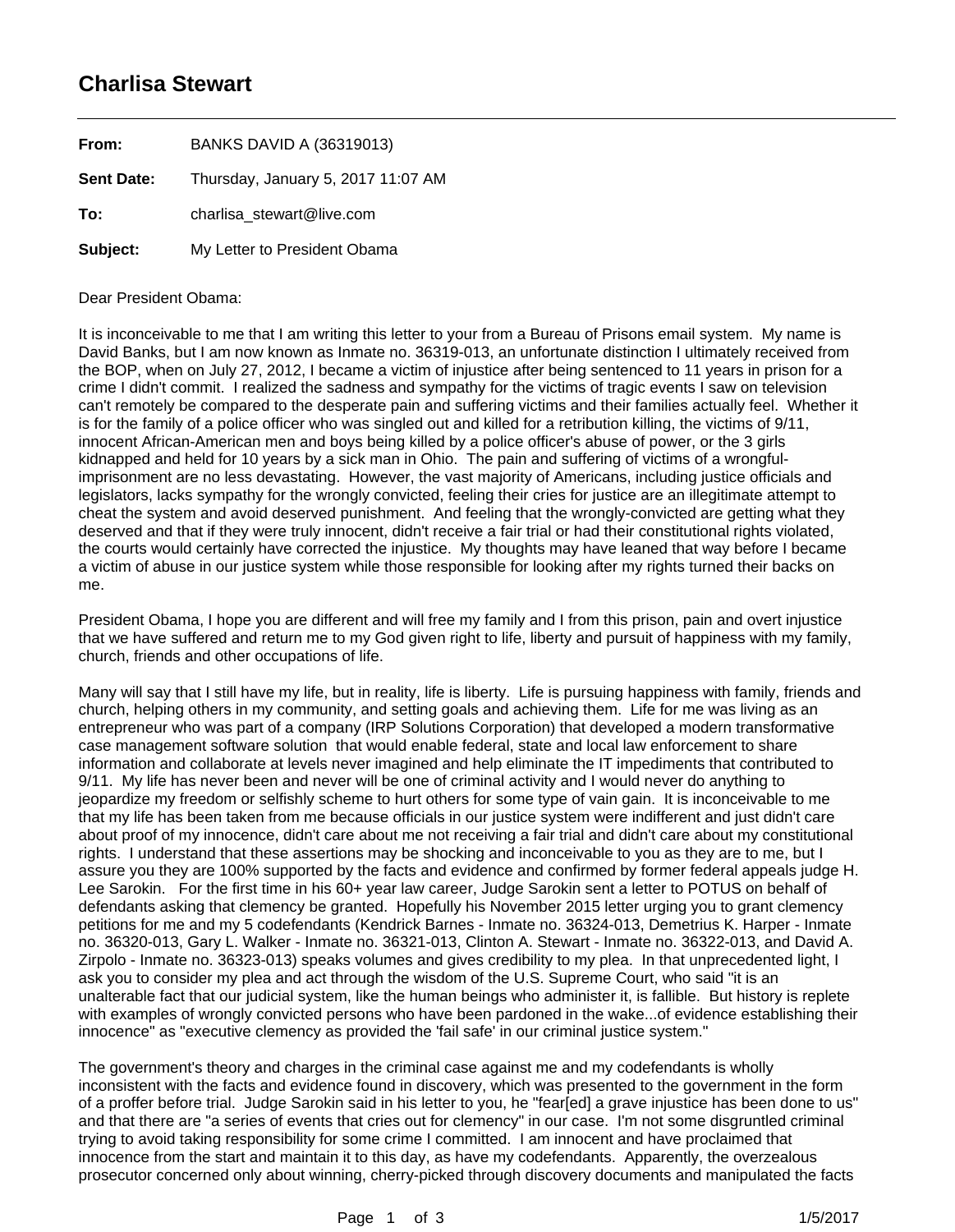## **Charlisa Stewart**

to fit a theory which Judge Sarokin characterized as "absurd." Sarokin concluded that the government indicted and prosecuted us for "failing to pay corporate debts" which was confirmed by the head of the FBI in Denver in a letter from discovery (http://bit.ly/2ibF7Qp) where he says the matter would "best be handled civilly." There are many other facts in our case that rise to the level of absurdity Judge Sarokin speaks about. Here are just a few:

The government's core charge was that we were engaged in a criminal scheme for two and a half years between 2002 and 2005 by making false statements to staffing companies that induced them to do business with us. That is wholly inconsistent with the fact that around the end of December 2003, at the urging of the Department of Homeland Security officials and coordinating with Colorado U.S. Senator Ben "Nighthorse" Campbell, we hired three recently retired Denver-based federal law enforcement agents to come work for IRP for \$65 per hour. President Obama, I ask you to ponder the absurdity of me hiring and working closely with federal law enforcement agents if we were engaged in a criminal scheme that involved targeting agencies like the FBI and Department of Homeland Security as part of the artifice. Does that make sense to you? At no time, were we engaged in the criminal scheme the government alleges. Furthermore, all three agents signed independent contractor agreements (http://bit.ly/2j5Vj5y) to be paid upon the sale of the software or when we could get them placed with a staffing company. Why wouldn't I have made the same alleged false statements about having a current or impending contract to the three agents to get them to work for IRP -- a claim never made by them or the government?

The agents participated in numerous meetings where we demonstrated and discussed our software, where they provided subject matter expertise on both FBI and DHS investigative processes and produced sample investigations for terrorism, fraud, drug and other investigations to be tested in the software. With firsthand knowledge about the software, and two weeks prior to the FBI raiding our business in February 2005, one of the agents working for us, Gary Hillbarry, who was the former head of the Denver Division of the Immigration and Customs Enforcement, sent an affidavit (http://bit.ly/2hS2JNX) to the FBI stating: "We (speaking for him and the two other FBI supervisory special agents) decided that IRP Solutions had a viable law enforcement product and appeared to be moving forward to acquire state and federal law enforcement contracts for their product." However, the FBI still raided our business with a search warrant, stating we were a "purported" software company. At trial, the prosecutor presented the case to the jury that our business and software was nothing but a scam in an obvious effort to paint IRP as a bogus business/front organization whose executives were nothing more than peddlers of vaporware. Judge Sarokin wrote about this in the Huffington Post. "The government's contention that their business was nothing but a scam defies reality," said Sarokin. Another admission by the prosecutor at trial proved we had no motive to commit a crime. The prosecutor told the jury: "The evidence isn't going to show you that the defendants got fabulously wealthy from this scheme." If not for money, why would I and my 5 codefendants with no criminal records, risk our freedom when we could have easily made much more money just working a normal job or software consulting engagement? It just doesn't make sense. Furthermore, I and others underwrote the debt by signing personal guarantees, putting our own financial lives at risk if the company failed to pay the debt. We believed enough in our product to put our personal financial livelihoods at risk.

The trial itself was infected with two major constitutional violations that are now subject of a judicial complaint (http://bit.ly/2ba9827). Judge Sarokin discussed in his letter to you, the 5th Amendment violation related to the bizarre and mysterious disappearance of a portion of the court transcript where the trial judge told us during a sidebar that if our next subpoenaed witness failed to appear as required by law, then one of us, pro se defendants, would have to testify or she (the judge) would immediately rest our defense. Although we contemporaneously requested the transcript and were denied, the judge's statements were missing for our appeal. To coin a campaign phrase by you -- "C'mon man", the only portion of a court transcript from a 17-day trial where the defendants alleged the judge compelled them to testify in violation of their 5th Amendment rights just doesn't disappear. Judge Sarokin said in the Huffington Post that without the judge's missing statements from the transcript, it is clear from the record that our 5th Amendment rights were indeed, violated by the trial judge and that the law required the Court of Appeals to reverse the conviction (http://huff.to/2iQNbGS).

The other constitutional violation was a 6th Amendment violation of our right to present witnesses in our favor. Two expert witnesses, in violation of the law, were excluded when the judge issued an unlawful discovery sanction. The two experts from the staffing industry were the most important part of our defense against the government's case. Prior to trial, both experts sent letters (http://bit.ly/23TkubT) (http://bit.ly/1Tiuqc2) to the U.S. Attorney debunking the government's claims that staffing companies were induced into doing business with IRP and described to the prosecutor how staffing companies make determinations to engage in business. But as I mentioned above, they were improperly disallowed from testifying. Both constitutional issues were forcefully argued on appeal but for some strange reason the court of appeals was unwilling to reverse the conviction.